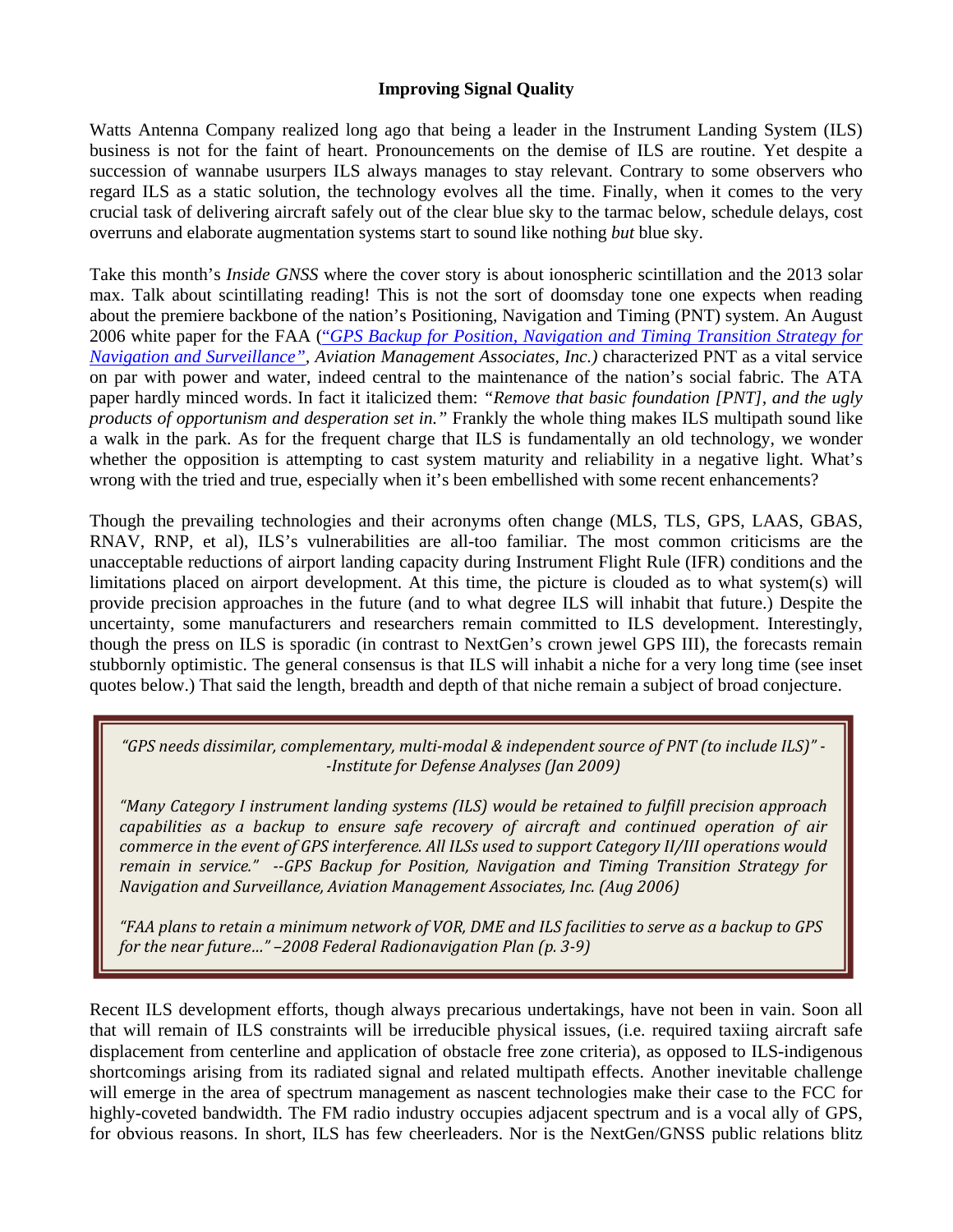doing much to burnish the ILS image.

People unfamiliar with ILS advances over the years may be conditioned towards a cost-at-all-costs purchasing rationale. Herein lies the paradox: *The "least expensive" ILS may actually be the costliest for a host of reasons that go beyond merely the system price tag.* If minimal airport development is expected over the ensuing five years, then perhaps system cost remains the driving factor, and the least expensive array is a valid choice. However if significant development is expected then airport consultants would do well to direct their customers towards more expensive arrays. The marketing challenge is exactly that, a challenge. But it's not a bill of goods. The value is there.

With the threat of broad-scale ILS decommissioning always looming on the horizon, ILS equipment manufacturers have had little choice but to be incremental and measured in their development and system design efforts. Indeed Watts has characterized the ILS development arc as being one of "fixing the problem rather than fixing the system." With NextGen deployment a top priority in the U.S. and GNSS the talk of the industry, a fifteen year development plan for ILS seems ill-advised. However this is no different from the prior fifteen years when ILS obsolescence was equally "assured". Not surprisingly, ILS funding is dwarfed by the GPS behemoth. That's why programs tend to be more geared towards Service Life Extension Programs (SLEP). Because it is financially unwise to develop an antenna to meet the needs of only one airport, restrictions are put in place at that location to preserve the quality of the signal. Only when a number of airports have restrictions that limit capacity and expansion, does market demand support development of a new array to address the combined need.

For now, ILS development finds itself artificially constrained by poor planning and vague public policy directives. This uncertainty feeds a vicious circle as sluggish ILS development becomes further reason to promote ILS phase-out. Quoting again from the AMA Report:

*"The lack of clear policy leads to greater cost for navigation. An example is the lack of policy on the ILS. In the absence of good federal policy on establishment of ILS's, the Congress has earmarked a considerable number of locations over the years to where today, the FAA is maintaining a significant number of installations where the benefit is marginal and the annual cost is growing."[p.25]* 

Indeed an argument can be made that the GPS marketing effort has overreached (one might say, succeeded beyond its wildest dreams) by adopting a scorched-earth policy towards other "competing" technologies (such as eLoran and ILS) when those technologies are not direct competitors at all. Not only is the world big enough for GPS, ILS and Loran, our infrastructural vitality depends on these backups and redundancies. No less than the "father of GPS" Dr. Brad Parkinson conceded in the *European Journal of Navigation*: *"I am a supporter of having a backup radio navigation system [to GPS], and the only backup system I can see is Loran. And I can see further that GPS helps Loran or Loran helps GPS. I think that's a great idea. It is mutually aiding, depending on the type of integration."* 

Like Loran, ILS suffers from a similar industry disdain brought on by its perceived legacy status. However in its own precision landing niche, the same redundancy argument applies. The AMA report amplifies this point in a national defense context: *"From a security standpoint, the best defense against an attack on GPS is to lower the target value by providing a sufficiently robust national backup that allows PNT to continue in a way that there is a significantly reduced safety risk and direct impact on our economy."* 

With little fanfare, Watts Antenna Company has developed and perfected over the last few years a wide aperture ILS localizer with a course array aperture of 270 feet. The common aperture used in the U.S. and abroad for CAT II/III approaches is between 130 feet and 165 feet, so this is a long antenna. It helps to recall that the radiation beam-width, in azimuth, is inversely proportional to the horizontal aperture. The wide aperture limits the amount of incident radiation in the direction of buildings and taxiing, or holding, aircraft. The result is a reduction in undesired multipath signals that arrive in the on-course region to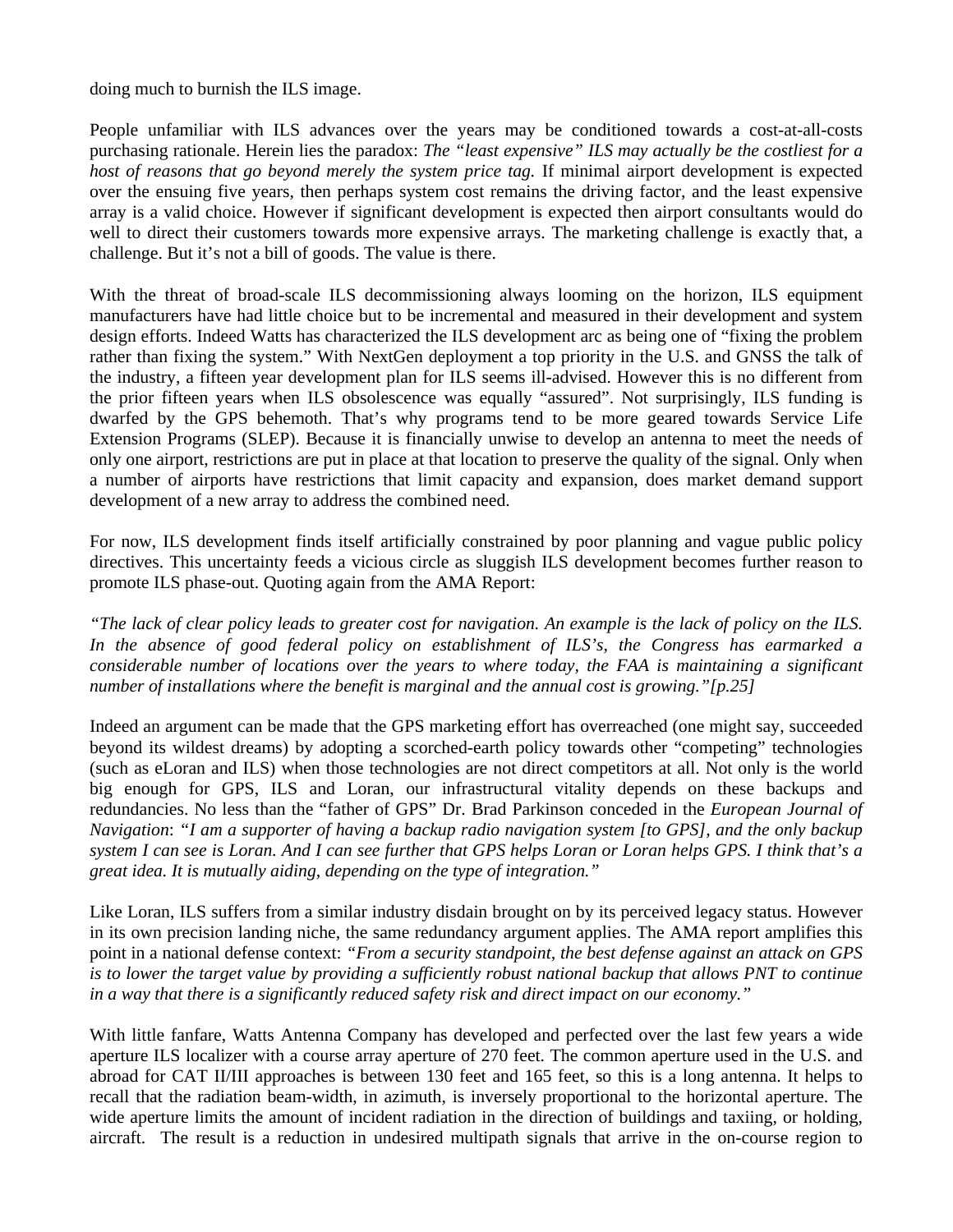corrupt the guidance information. The wide aperture ILS antenna, due to the narrow beam, is less sensitive to new construction and provides greater freedom of movement of aircraft without affecting the guidance information being used by an aircraft on final approach. Field tests of the antenna radiation patterns have been confirmed by extensive flight measurements.

An extensive computer modeling study was conducted in February 1999 by the Ohio University Avionics Engineering Center, in Athens Ohio, USA. A comparison was made, for all modeling cases, with three accepted Category III type ILS commonly found throughout the world at difficult sites. Modeling simulated a perfectly conducting hangar of dimensions 1,000 feet (L) x 100 feet (H), and offset 1,200 feet from the runway centerline. The theoretical building was located at fifteen different locations along the runway and 13 different orientations in each location, representing a total of 195 cases. A Boeing 747-400 class aircraft was also modeled to evaluate capacity improvements during IFR conditions. Expected improvement regarding capacity during IFR conditions can be evaluated by comparing Figure 2 with Figure 3 (below.) The symbols represent the percentage of allowable category III course structure tolerances that is expended by the presence of the aircraft.



The aircraft was modeled parallel to the runway and perpendicular to the centerline in 435 positions in each orientation for a total of 870 cases. Modeling results confirmed a substantial reduction of the ILS critical area, suggesting considerably greater airport development opportunities when a wide aperture ILS is employed.